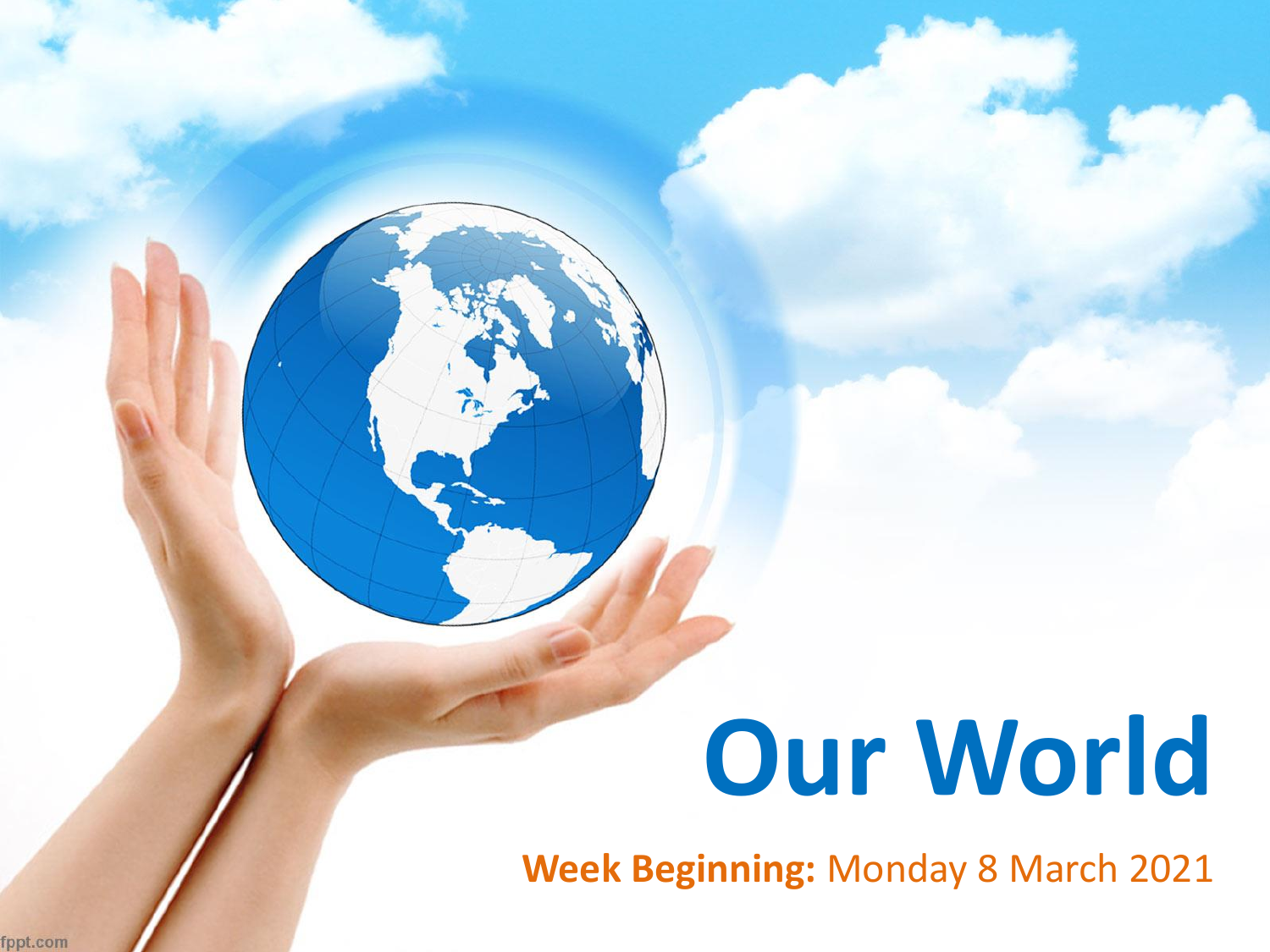#### **This Week in Our World…**

This week the focus of **'Our World'** is the successful landing of the robot, Perseverance, on the planet Mars.

The American space agency, NASA, successfully landed its Perseverance rover in a deep crater near the planet's equator called Jezero on 19 February. The engineers in NASA HQ were delighted when they were given confirmation that the rover had landed, with many jumping for joy at the news.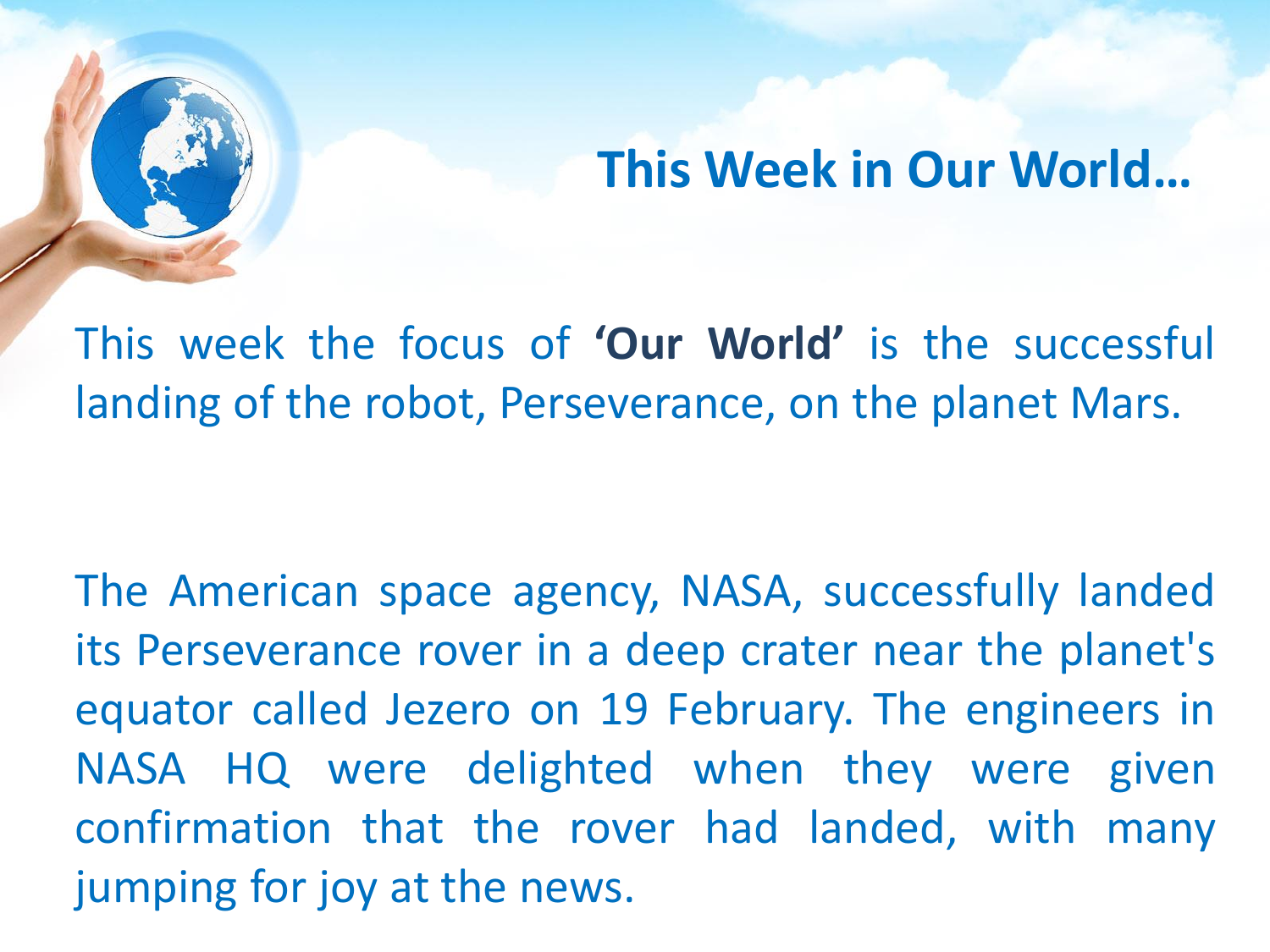# **The journey of the rover**

#### وكالة الإمارات للفضاء **UAE SPACE AGENCY EMIRATES MARS MISSION PHASES INITIAL ORBIT** 40-hour elliptical orbit  $-1.000 \times 49.380$  km **SCIENCE ORBIT** 1.LAUNCH 20,000 x 43,000 km - The probe will complete one Begins after Probe is configured and enclosed in the launch  $-3$ .CRUISE vehicle and lasts until receiving the first signal is done in the EOP Phase<br>Normal Operation with 2-3 contacts a week  $2.EARLY$  $-$ **OPERATIONS (LEOP) 4.MARS ORBIT** Begins after launch and lasted (45 days) - Constant contact with the Probe **INSERTION (MOI)** Characterizing and evaluation the performance of all probe components in (9 FEB 2021) space environment for the first time

6.SCIENCE

orbit of the planet every 55 hours

- Where the science data is
- lasts for 1 Martian year (687 Earth Days) with the possibility to extend it for one more year

#### 5.TRANSITION **TO SCIENCE**

Begins after MOI phase and last until During the phase after the spacecraft commissioning is done, different maneuvers will be conducted to achieve the final orbit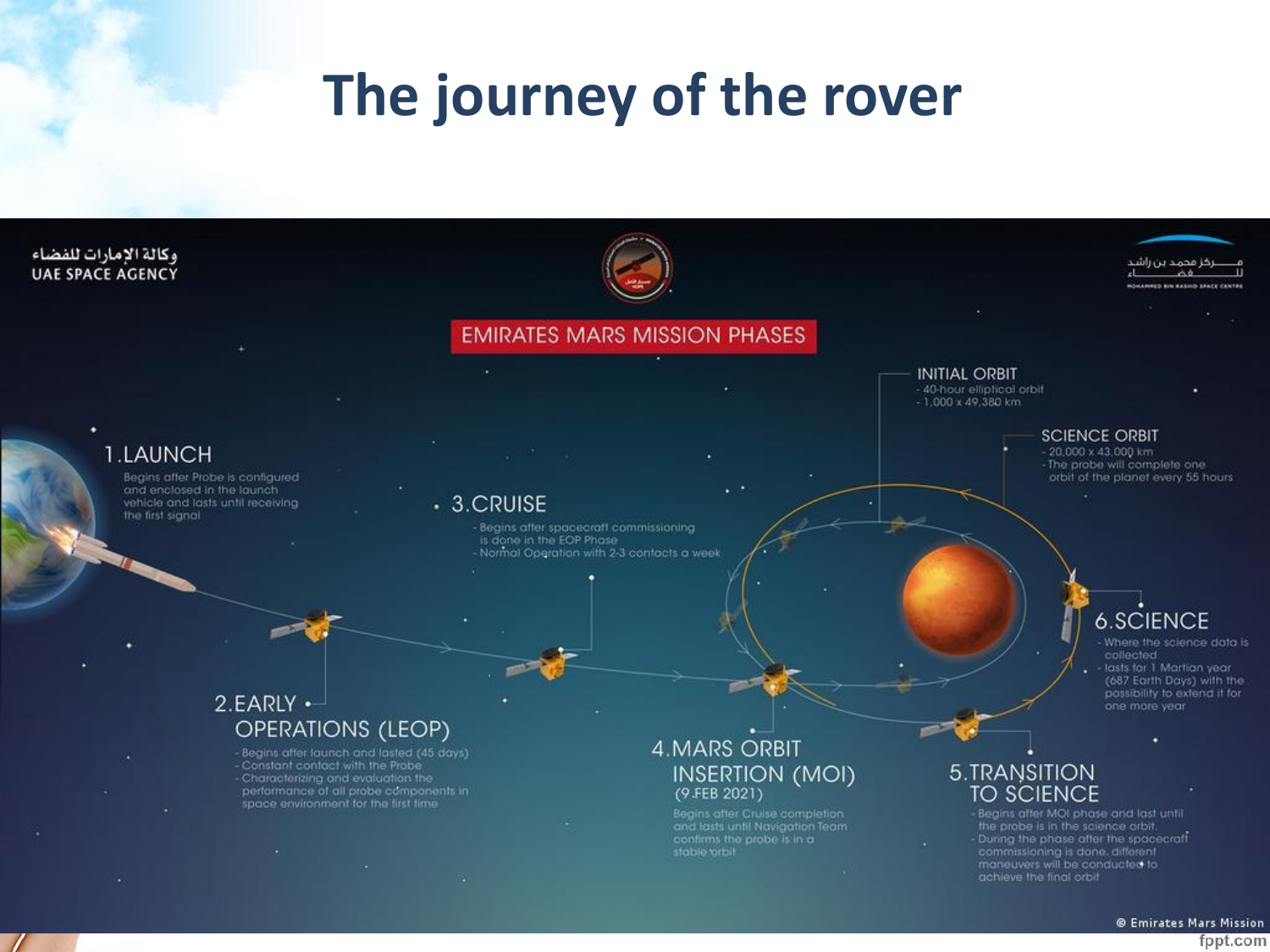**Mars Landing**

**The story so far…**

It is the first time a science mission has gone to Mars with such an advanced set of equipment, and it is the first time a robot has been sent to such a promising location in terms of finding past life.

NASA were very nervous before the touchdown because landing on Mars is very difficult.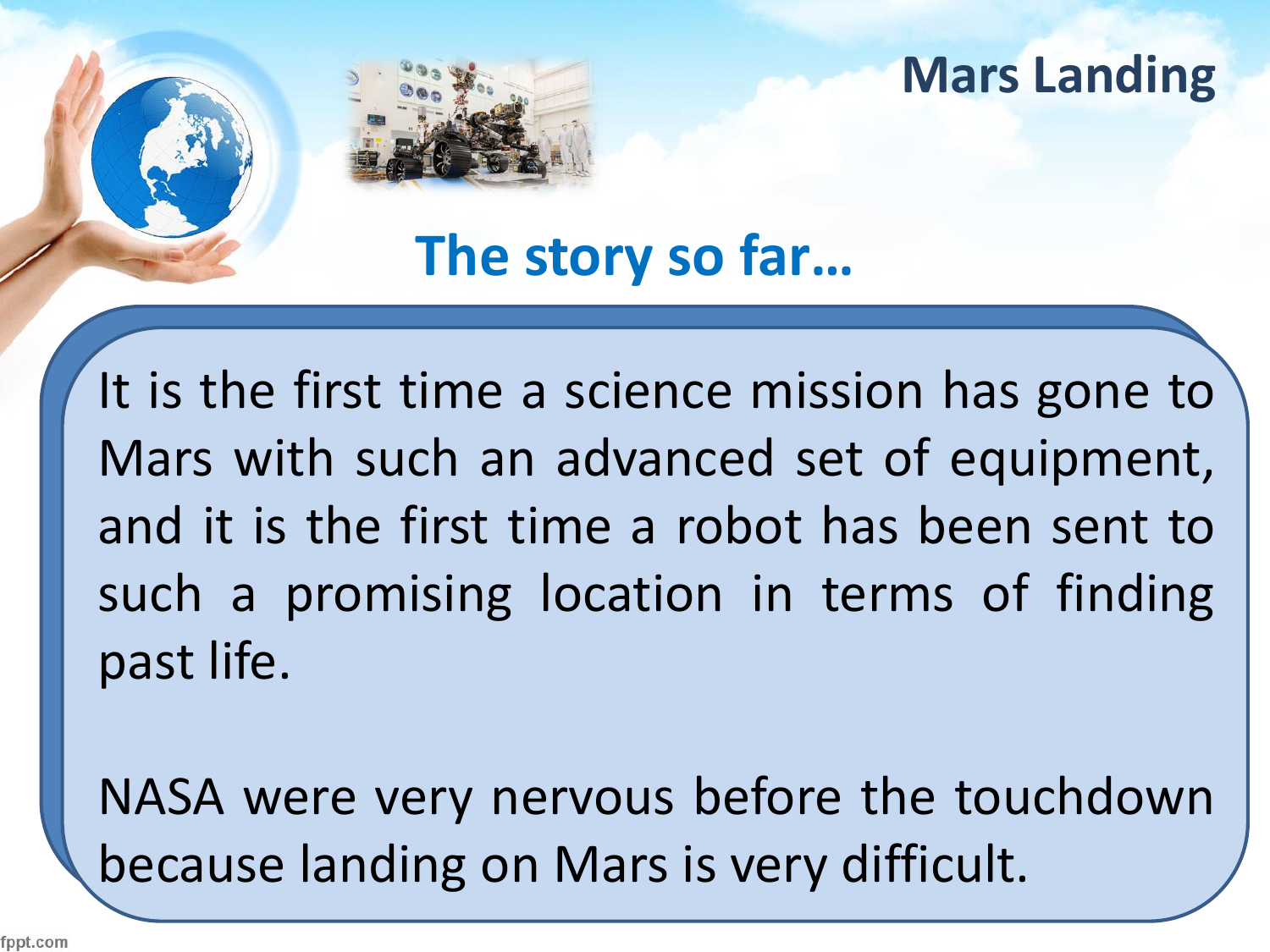**Mars Landing**



## **Hopes for Perseverance**

The name Perseverance was chosen by Alexander Mather, a 13-year-old student from Virginia in the US, who took part in Nasa's competition to name the robot.

The six-wheeled robot landed after a 470 million-km (292 million-mile) journey from Earth.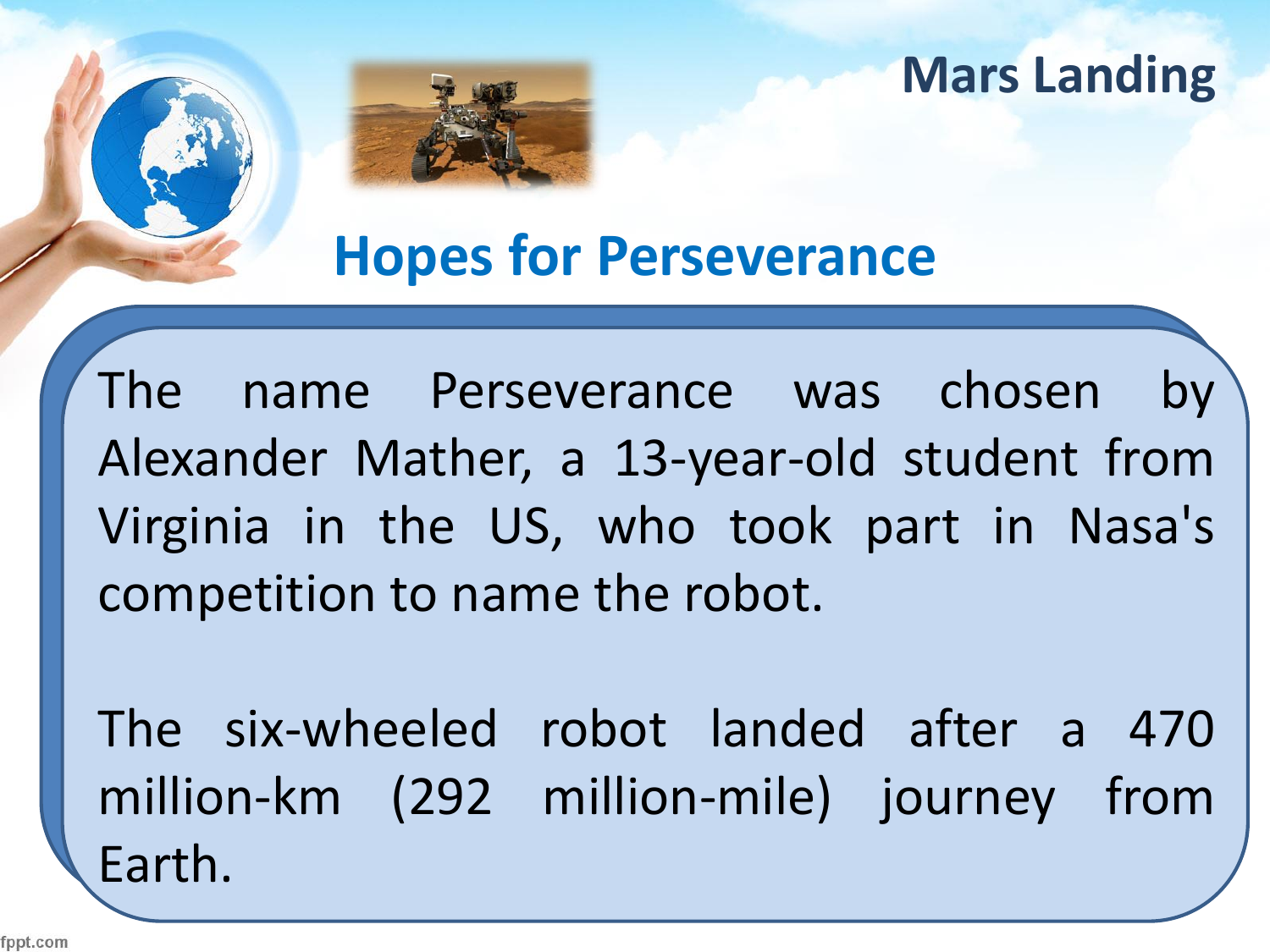#### **Mars Landing**

# **What will it do?**

Perseverance will take lots of pictures to help the scientists work out the terrain a bit more. It will spend the next two years drilling into rocks, looking for evidence of past life.

Jezero is thought to have been home to a giant lake billions of years ago and Scientists believe that there is the possibility life might also have existed.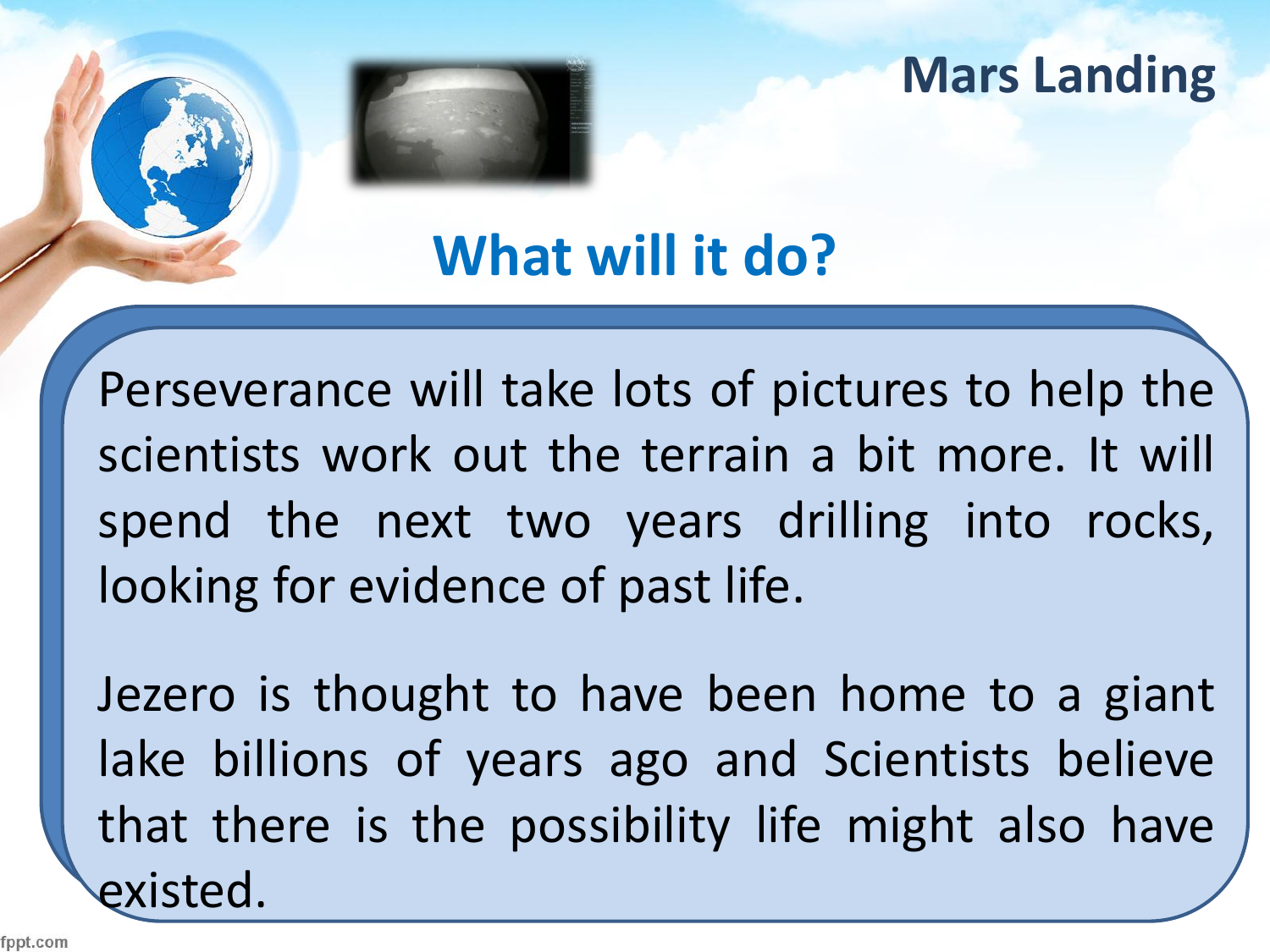

### **Articles of the Week**

**Articles 2 & 28**

**These articles relate to International Women's Day on March 8, which celebrates the achievements of women and girls.**

This year the theme is #ChoosetoChallenge.

We can all choose to challenge unfairness and call out gender bias and inequality.

We can all choose to seek out and celebrate women's achievements.

Collectively, we can all help create an inclusive world.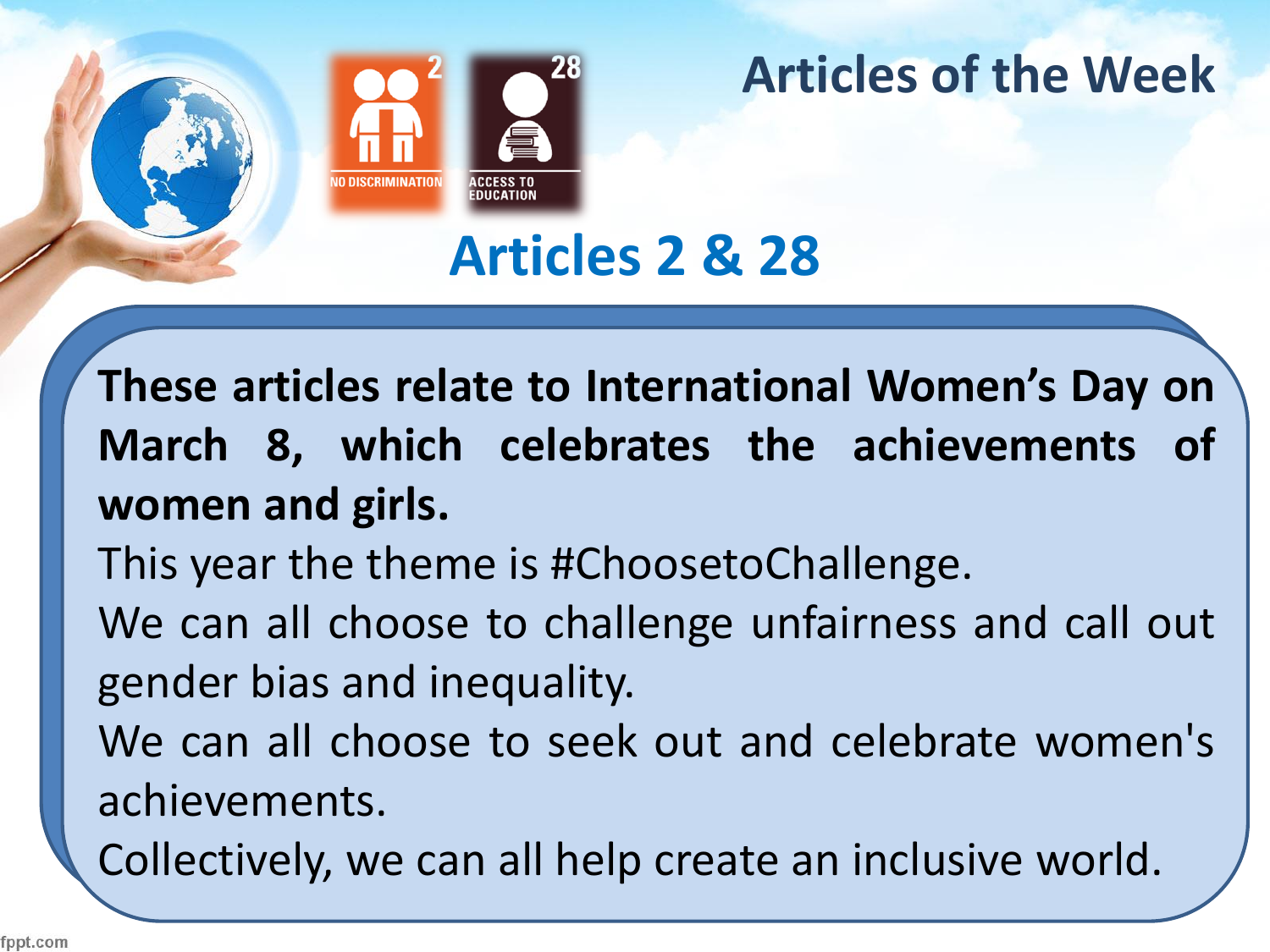

### **Articles of the Week**

# **Articles 2 & 28**

**Equal rights and opportunities for all girls and boys help all children fulfil their potential.**

#### **Article 2 (non-discrimination)**

The Convention applies to every child without discrimination, whatever their ethnicity, gender, religion, language, abilities or any other status, whatever they think or say, whatever their family background.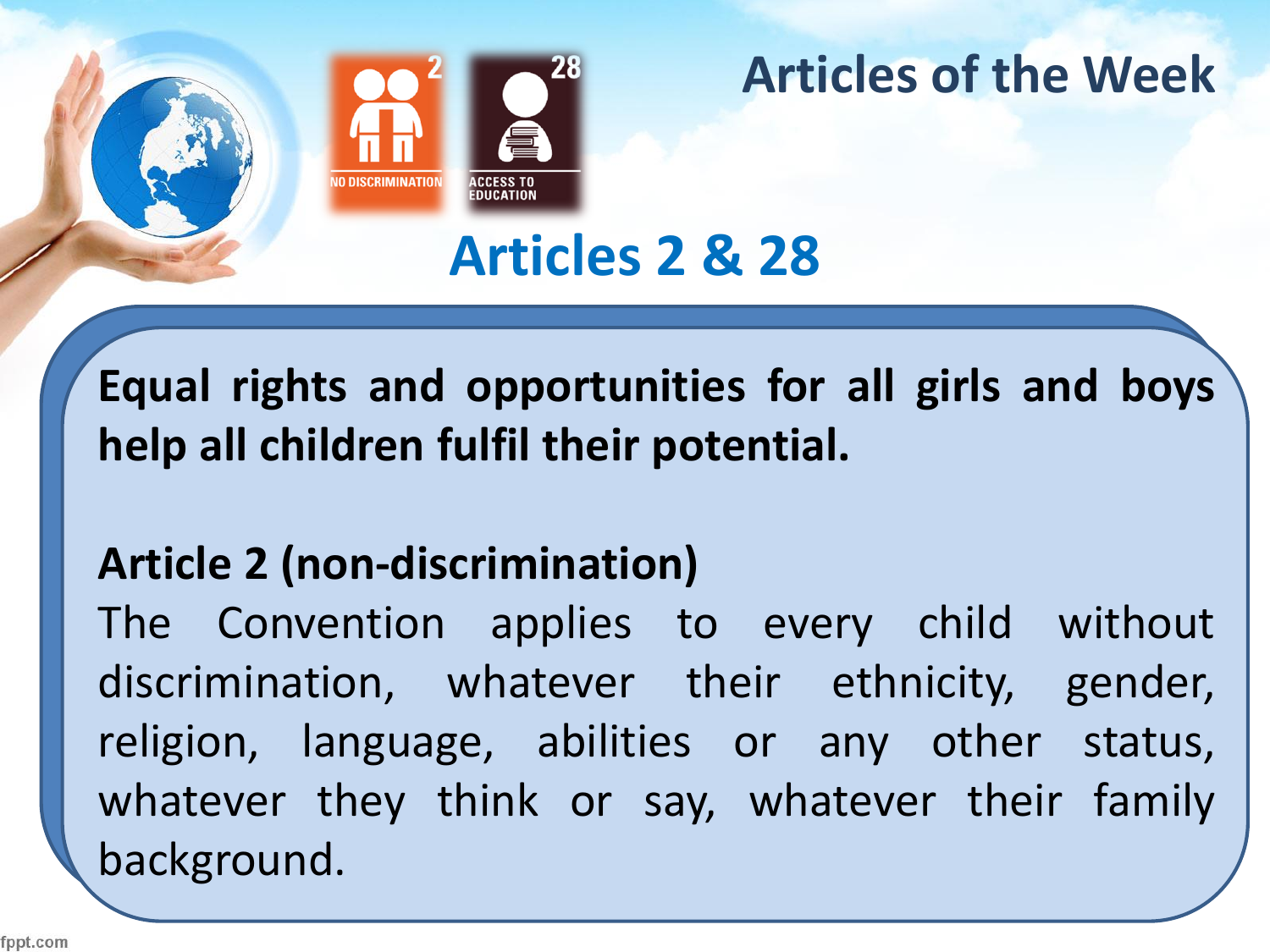

#### **Articles of the Week**

**Articles 2 & 28**

#### **Article 28 (right to education)**

Every child has the right to an education. Primary education must be free and different forms of secondary education must be available to every child. Discipline in schools must respect children's dignity and their rights. Richer countries must help poorer countries achieve this.

Can you think of a girl or woman who is a good role model for others? Discuss as a class.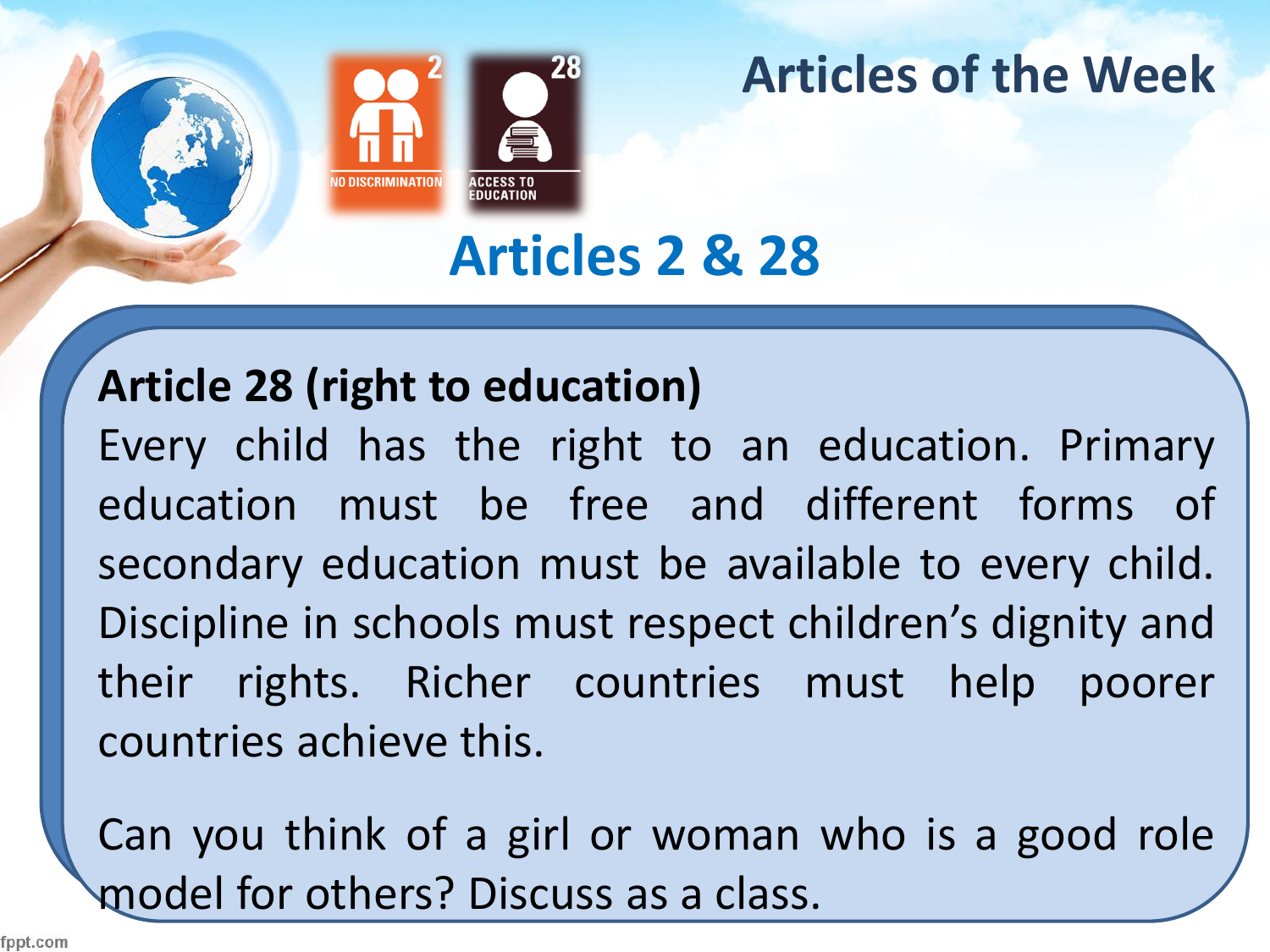### **Vocabulary Focus**



#### **Terrain**

**Noun –** a stretch of land, especially with regard to its physical features.